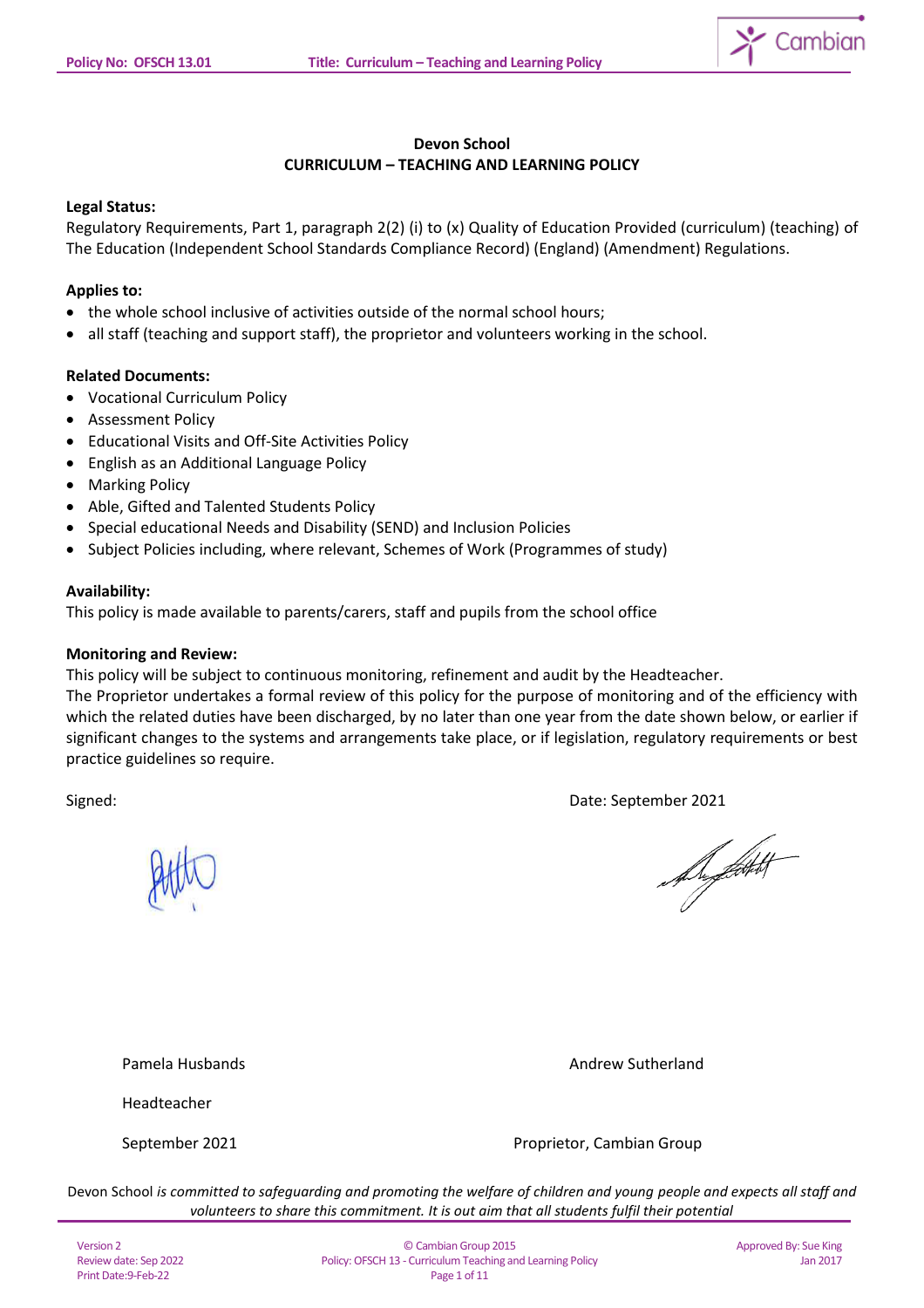

### **Ethos and Vision**

Imagine the joy and excitement of learning in a vibrant, well-structured learning environment where each pupil's individual strengths, talents and aptitudes are nurtured and developed. Devon School is an inclusive school which strives to provide a first-class education that encourages pupils to think independently and to develop their full intellectual, creative and physical potential. Its success is the result of the recognition of the unique worth and importance of each child. The school makes provision for children and young people in Key Stage 2 to Key Stage 4 inclusively. The school will provide an environment in which all its members feel safe, valued and respected. Every pupil will be encouraged to acquire a sensitivity to the feelings and needs of others, accept personal responsibility for his or her actions, and treat all property with due care, irrespective of its ownership. The school will celebrate achievement and promote pupils' achievement through praise whenever appropriate. Behaviour that undermines the happy environment that is such a hallmark of school life, such as bullying, insensitivity, discrimination, bad language or acts of intolerance, will not be accepted.

By knowing every pupil socially, emotionally and academically, we can employ strategies and practices giving the opportunity for each pupil will flourish and acquire the confidence and self-belief to achieve a fulfilling and successful future and to become confident, accomplished and ambitious young adults. At our school we know and support each and every one of our pupils. No effort is spared to ensure that they acquire the confidence and selfbelief required for success in the world beyond school. Our pastoral care Is at the heart of the way we look after our pupils. Their detailed knowledge of individual abilities and talents enables them to monitor pupils' progress very attentively, and help them cope successfully with the educational and personal challenges of schooling. Our school offers a curriculum which is balanced and broadly based and which:

- promotes the spiritual, moral, cultural, mental and physical development of pupils at the school and of society and
- prepares pupils at the school for the opportunities, responsibilities and experiences of later life.

The national curriculum provides an outline of core knowledge around which teachers can develop exciting and stimulating lessons to promote the development of pupils' knowledge, understanding and skills as part of the wider school curriculum. It provides pupils with an introduction to the essential knowledge that they need to be educated citizens and introduces them to the best that has been thought and said; and helps engender an appreciation of human creativity and achievement.

## **Pupil Profile**

Our school provides for those with Social, Emotional and Mental Health difficulties (SEMH), as well as other needs or diagnoses, including ADHD, ADD, and other difficulties. Most of our children are referred to us and funded through the local authorities. Our age range may vary depending on specific cases; however most of our pupils will range between 7 and 18 years of age. Some of our children will have an Education Health Care Plan while others may be undergoing assessment. Emphasis in the school is thus on the development of community values, i.e. a caring and considerate attitude to others, good manners, self-discipline, service to the community and the pursuit of excellence. All this, of course, has a direct bearing on our curriculum design.

Devon School is a school whose success is founded on the recognition of the unique worth and importance of each pupil. This ensures that no pupil is anonymous or unsupported. Individual attention along with small class sizes promotes confident learning and academic progress. It is integral to our purpose and incumbent on us to enable a nurturing approach to pupils provided by our expert and exceptionally attentive pastoral system, which supports the personal, social and academic development of each pupil. The close relationship between teachers, pupils and parents/carers/guardians ensures that pupils' strengths are built upon and needs for their individual development addressed.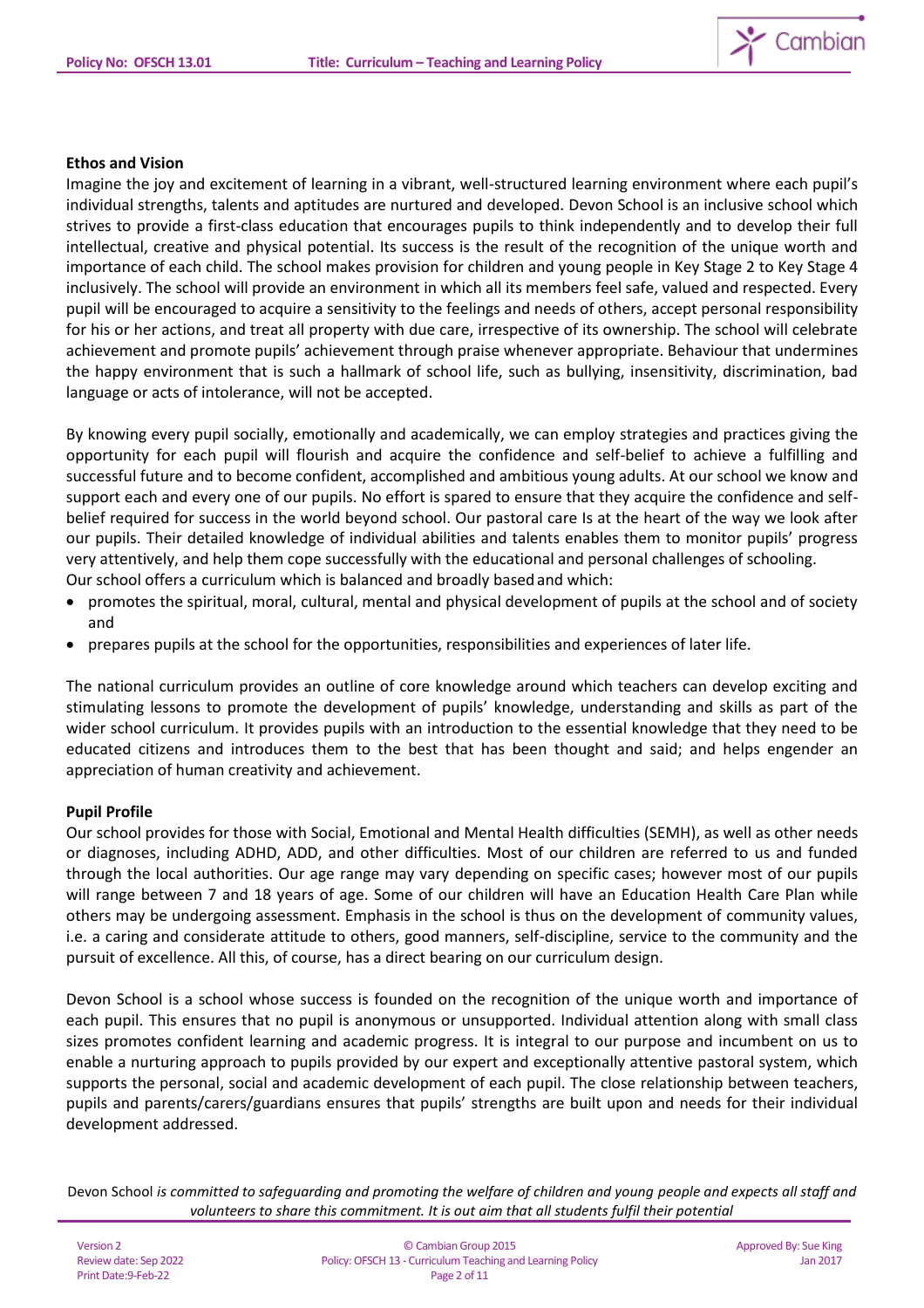

### **Values**

Our school curriculum is underpinned by the values of **TRUST: Two Way Respect, Resilience, Understanding, Selfbelief and Teamwork**. The curriculum is the means by which the school achieves its objective of educating pupils in the knowledge, skills and understanding that they need in order to lead fulfilling lives, underpinned by these values. The curriculum seeks to promote the reputation of as a school that prepares pupils for further education and life-long involvement in learning, contributing confidently to society.

- We value the way in which all pupils are unique, and our curriculum promotes respect for the views of each individual pupil, as well as for people of all cultures. We value the spiritual and moral development of each person as well as their intellectual and physical growth.
- We value the importance of each person in our community. We organise our curriculum so that we promote co-operation and understanding between all members of our community.
- We value the rights enjoyed by each person in our society. We respect each pupil in our school for who they are and we treat them with fairness and honesty. We aim to enable each person to be successful and we provide equal opportunities for all the Pupils at Devon School.
- We value our environment and we aim, through our curriculum, to teach respect for our world and how we should care for it for future generations, as well as our own.

In order to achieve the school's values, the curriculum will seek to reinforce the following features of Devon School which includes the:

- confidence, talent and high aspirations of its pupils;
- enquiring atmosphere and enjoyment of discourse that is a prominent feature of the school;
- support given to pupils in and outside the classroom by well-qualified, enthusiastic and knowledgeable staff.

Entry to programmes of study is, regardless of gender, race, disability, sexual orientation, religion or belief. In accordance with statutory requirements the School aims to make the curriculum accessible to all pupils as far as is reasonably practicable. The School has a policy for Special Educational Needs and Disabilities, and an Inclusion Policy which are available to parents on request. The children are encouraged to:

- have confidence in who they are as individuals, identifying courage as a worthy attribute;
- stand up for the positive values that engender meaningful loyalties and strong communities. These include: humility, dignity, compassion and integrity;
- promote supportive relationships, and a respect for diversity and difference;
- be self-disciplined, self-directed, and demonstrate self-control;
- participate in the transformation of their society through reflection, sensitivity and action**.**

## **Essential Skills**

Devon School is committed to providing a curriculum which ensures that all of its pupils acquire and develop skills appropriate to their age and aptitude in the following areas:

## **Linguistic** (including Cultural days with various languages)

This area is concerned with developing pupils' communication skills and increasing their command of language through listening, speaking, reading and writing. These skills are most overtly brought into focus in lessons in English. The teaching of literacy and literary skills is not, however, confined to these subjects, and the policy of the school is that teachers of all subjects will encourage good linguistic and literary standards in all pupils' work. Communication skills are enhanced.

## *Mathematical*

This area helps pupils to make calculations fluently, to understand and appreciate relationships and patterns in number and space and to develop their capacity to think logically and express themselves clearly. Their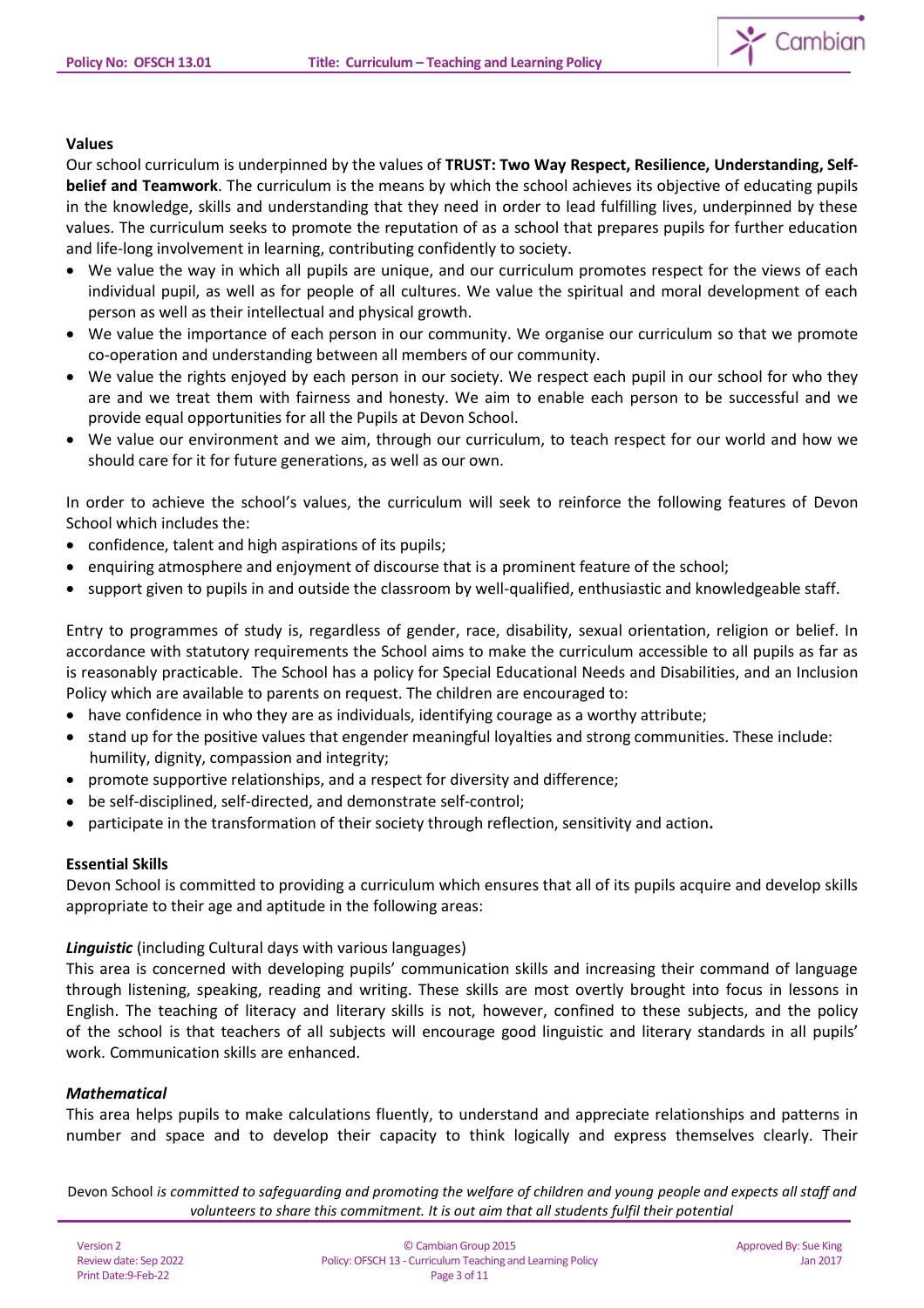

knowledge and understanding of mathematics should be developed in a variety of ways, including practical activity, exploration and discussion through a range of reasoning and problem-solving tasks.

### *Scientific*

This area is concerned with increasing pupils' knowledge and understanding of nature, materials and forces and with developing the skills associated with science as a process of enquiry: for example, observing, forming hypotheses, conducting experiments and recording their findings.

#### *Technological*

These skills can include information and communication technology (ICT); developing, planning and communicating ideas; working with tools, equipment, materials and components to produce good quality products; and evaluating processes and products.

#### *Human and Social*

This area is concerned with people and with their environment, and how human action, now and in the past, has influenced events and conditions. In our school, cultural days make a strong contribution to this area, covering Geography, History, environmental factors, religion and cuisine. In our school our topic based Personal, Social and Health and Economic (PSHE) education alongside our knowledge and understanding of the world makes a strong contribution to this area.

### *Physical* (which is supported by an extensive extra-curricular programme in this area)

This area aims to develop the pupils' physical control and co-ordination as well as their tactical skills and imaginative responses, and to help them to evaluate and improve their performance. Pupils should also acquire knowledge and understanding of the basic principles of fitness and health. They will also learn essential life skills such as teamwork, resilience, perseverance and supporting others.

#### *Aesthetic and creative*

This area is concerned with the processes of making, composing and inventing. There are aesthetic and creative aspects of all subjects, but some make a particularly strong contribution, including art, music, performing arts and the study of literature, because they call for personal, imaginative, and often practical, responses.

#### **Sex and relationships education**

The School provides Relationships and Sex education and Health Education in the basic curriculum. Pupils are encouraged and guided by moral principles and taught to recognise the value of family life. It forms a key part of the Personal, Social and Health Education (PSHE) course and has regard for the government's statutory guidance from the Department for Education (DfE) issued under section 80A of the Education Act 2002 and section 403 of the Education Act 1996*.* In accordance with the law, the biological aspects of human reproduction remain compulsory for all pupils, but parents/carers may withdraw their pupils from any other part of the sex education provided without giving reasons.

#### **Political education**

The promotion of partisan political views in the teaching of any subject in the School is forbidden by law. Political issues are introduced in a number of courses and are presented in a balanced manner.

#### **Religious education**

Religious Education is incorporated as part of humanities lessons. Other religions are also taught as part of our Cultural Days, so pupils have a broader understanding of the diverse world that they are living in.

#### **PE and games**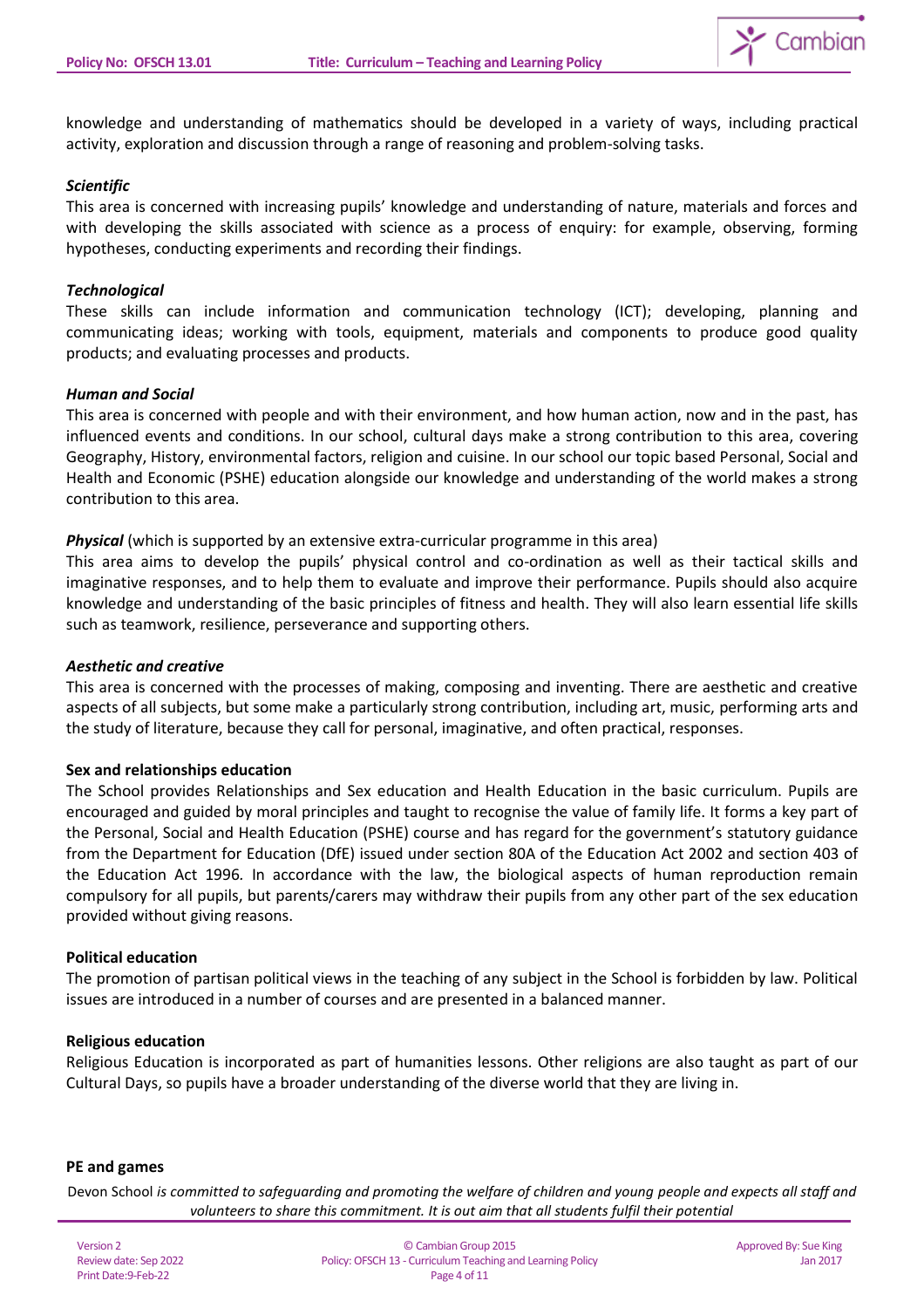

All Pupils are expected to take part in the school's Physical Education and Games programme. Pupils can only be excused from PE and Games lessons for medical reasons, for which a note from a parent will suffice, or other reasons agreed with the school.

## **Spiritual, Moral, Social and Cultural Development (SMSC)**

This policy statement and the declared values of the school are enhanced by the linked qualities of Spiritual, Moral, Social and Cultural Development. Devon School is a non-denominational school where pupils of all faiths and belief systems are encouraged to strive for academic excellence and a spirit of open and shared enquiry, whilst developing their individual potential and qualities of character so they can make a positive contribution to the world. This SMSC policy links and strengthens other policies so that the ideals of the school's ethos and mission statement become a reality for its pupils. Whilst SMSC is integral to all aspects of our curriculum, PSHEE and religious education make a strong contribution. Pupils are led towards distinguishing right from wrong, to respect the law and towards acting consistently with their beliefs and with a view to the consequences of their own and others' actions. We actively promote fundamental British Values of democracy, the rule of law, individual liberty and mutual respect and tolerance of those with different faiths and beliefs.

Pupils are also exposed to a range of cultures through our Cultural Days, held termly, developing an understanding and acceptance that people having different faiths or beliefs to oneself should be accepted and tolerated , and should not be the cause of prejudicial or discriminatory behaviour.

### **Personal, Social and Health Education (PSHE) and Citizenship**

Devon School is committed to providing a comprehensive programme of PSHE education for all pupils, which is appropriate to their age and needs. Responsibility for developing and implementing this programme rests with the Curriculum Lead. We have a cross-curricular approach to PSHE education and its associated objectives may be addressed in such areas as Life Skills, Science, Assemblies or other curriculum areas. We 'help pupils achieve more' by ensuring that all pupils are given the opportunity to be healthy, stay safe, enjoy and achieve, make a positive contribution and achieve economic well-being.

We aim for our pupils to understand and appreciate the range of different cultures and faiths in modern democratic Britain. We use our schemes of work and other plans which enable pupils to develop an understanding of public services and institutions and to take their place in modern democratic British society. We provide a range of quality opportunities for pupils to take on responsibility in school and make a positive contribution to the school, local and wider communities.

#### **Transition Support**

We carefully manage the transition of our pupils throughout the school and also in preparing pupils for further education. We are especially careful in ensuring that transitions for children with SEND are fully prepared at each stage both internally and externally.

#### **Preparation for the future**

Devon School provides an appropriate curriculum for preparing pupils for further higher education, career choices and adult life. We aim to provide pupils with insights into the world of work, the range of career opportunities available to them, entry routes and what further training and education they can and/or need to access. It arranges work experience and advice is given concerning further and higher education.

## **The Curriculum, Academic Excellence and Public Examinations**

Whilst accepting the need to prepare its pupils for public examinations and further and higher education, Devon School will strive to ensure that the pursuit of these goals is consistent with achieving the other goals set out in this policy.

| Version 2             |
|-----------------------|
| Review date: Sep 2022 |
| Print Date: 9-Feb-22  |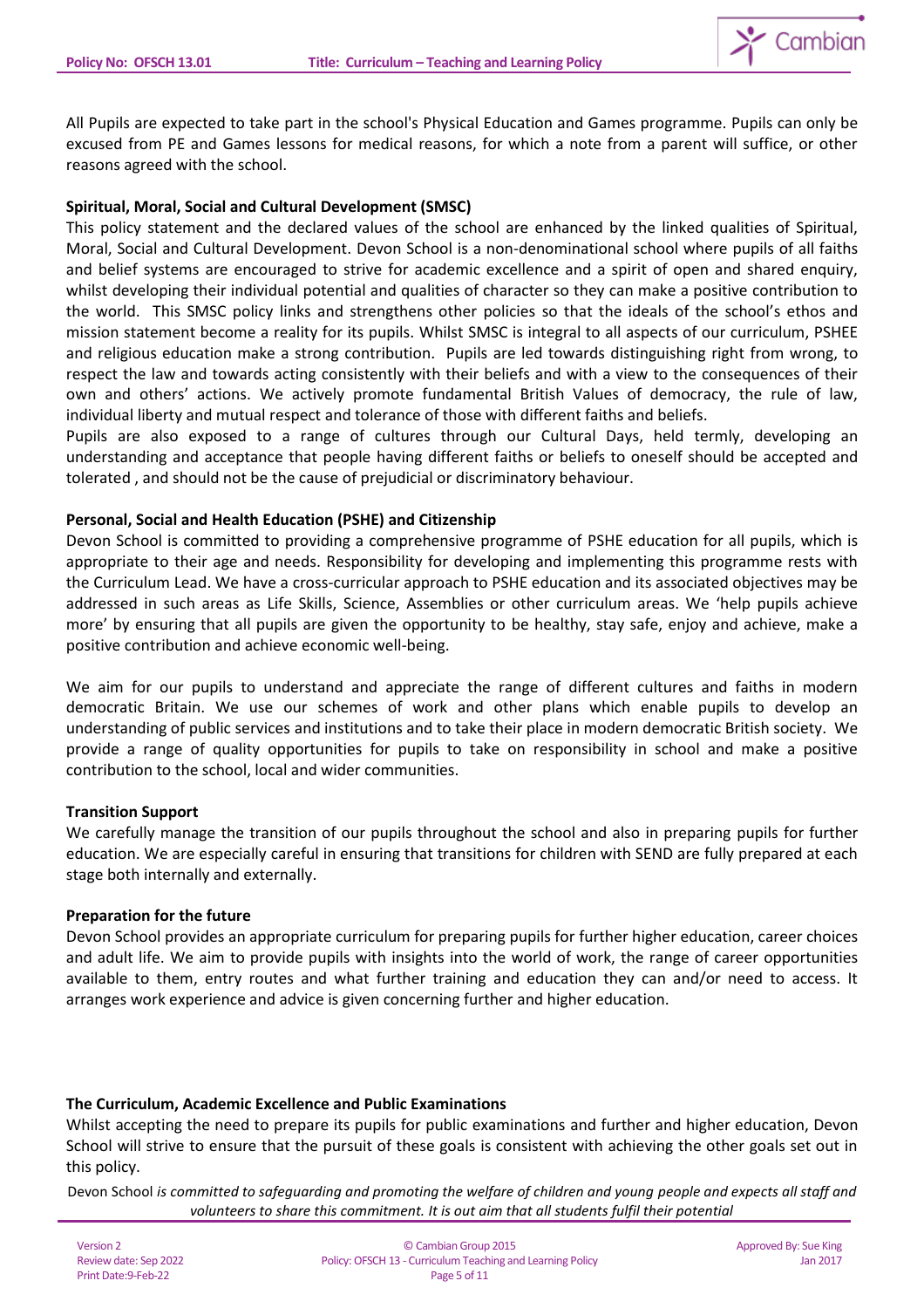

#### **Enrichment opportunities**

All pupils have the opportunity to develop existing interests and nurture new ones through a variety of enrichment activities and curriculum choices. These reflect the talents and interests of the staff and pupils, while some will also involve the input and expertise of external specialists.

### **Organisation and planning**

We plan our curriculum by creating Yearly Overviews for each subject. As part of these overviews, teachers indicate what topics are to be taught in each term and to which groups of pupils. These are taken from the National Curriculum. This Yearly Overview is reviewed on an annual basis. From the Yearly Overview, teachers produce termly Schemes of Work (SOW). These give clear guidance on the sequence of learning with objectives and teaching strategies that are used when teaching each topic. Daily/weekly plans may then be written by the teachers, which are used to set out the learning objectives for each session and to identify the resources and activities required for the lesson. When teaching, we focus on motivating the pupils and building on their skills, knowledge and understanding of the curriculum, so that they reach the highest level of personal achievement.

Teachers make on-going assessments of each pupil's progress and level of attainment, and they use this information when planning their lessons. It enables them to consider the abilities of all their pupils. Our prime focus is to develop further the knowledge and skills of the pupils. We strive to ensure that all tasks set are appropriate to each pupil's level of ability. When planning work for pupils with special educational needs we give due regard to information and targets contained in the pupils' Individual Education Plans (IEP). Teachers modify teaching and learning as appropriate for pupils with disabilities. We value each child as a unique individual, and teachers are familiar with the relevant equal opportunities legislation covering race, gender and disability. We strive to meet the needs of all our pupils, and to ensure that we meet all statutory requirements related to matters of inclusion. We have high expectations of our pupils, and we believe that their work here at Devon School is of the highest possible standard they can achieve.

#### **Disapplication**

In accordance with the law, the School has the right to respond to individual needs by modifying the curriculum programmes. Decisions will only be made after discussion with the parents/carers and will allow a pupil:

- to participate in extended work-related learning
- with individual strengths to emphasise a particular curriculum area
- making significantly less progress than other pupils of his/her age to consolidate his/her learning and progress across the curriculum.

The curriculum underpins the fundamental aims of the School. The curriculum must be seen as the major component of a pupil's education which, together with the pastoral care and the extra-curricular activities offered, help pupils to develop a wide range of key and transferable skills so that they leave the school equipped to become a valuable member of society. Our planned curriculum activities are organised in order to promote learning and personal growth and development. We aim to provide a challenging and stimulating curriculum which encourages an enthusiasm for learning, intellectual curiosity, creativity, personal growth and development. Fundamental to the ethos of Devon School is our determination to provide an active learning environment for limitless minds. The school places great importance firstly on the individual development of each pupil, secondly, on the acquisition of the skills of research, evaluation and judgement required for independent study; thirdly, on the development of individual enthusiasms, both curricular and co-curricular; and fourthly on its pupils' development of qualities such as leadership, initiative and creativity.

## **Effective Ethos and Classroom Environment**

Devon School *is committed to safeguarding and promoting the welfare of children and young people and expects all staff and volunteers to share this commitment. It is out aim that all students fulfil their potential* Devon School provides an academically challenging environment which is vibrant, happy, creative and stimulating. Our teachers have high expectations but equally foster a nurturing environment in order to promote pupils' academic growth and to provide the support they need in order to make excellent progress in their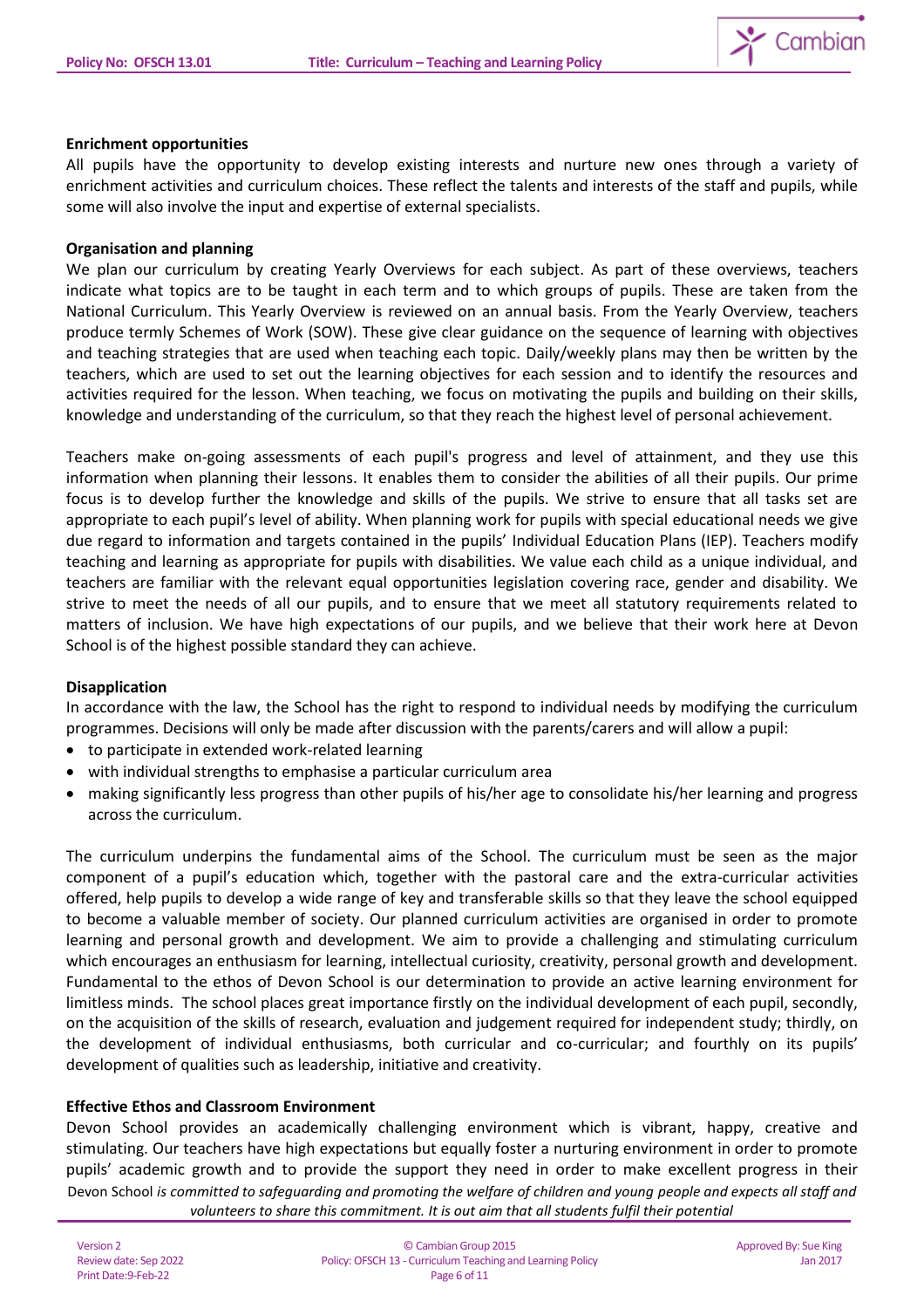studies. We believe that a purposeful and structured learning environment is essential in promoting high standards. A positive caring environment and culture will promote positive self-esteem and confidence. Organised resources, displays of children's work, stimulating materials and bright, colourful, language enriched displays all help to provide the Optimal Learning Environment. We try to ensure that all tasks and activities that the children perform are safe. When we plan to take children out of school, we follow Department for Education (DfE) and Health and Safety (HSE) advice. We issue a 'one off' consent form for parents/carers to sign when a child enrols at school and an additional consent form for residential and adventure activities. We provide details of proposed outings for parents/carers' information.

## **The curriculum and members of teaching staff**

We appreciate that people learn best in different ways. At our school we provide a rich and varied learning environment that allows pupils to develop their skills and abilities to their full potential. **'**Pupils learn and flourish when they are healthy, protected from harm and authentically engaged and stimulated*.*'

Each of our teachers makes a special effort to establish good working relationships with all pupils in the class. We treat the pupils with kindness and respect. We recognise that they are all individuals with different needs, but we treat them fairly and give them equal opportunity to take part in class activities. We praise pupils for their efforts and, by so doing, we help to build positive attitudes towards the school and learning in general. We insist on good order and behaviour at all times. When pupils misbehave we follow the guidelines as outlined in our school behaviour policy.

# **Auditing our Curriculum, Teaching and Learning:**

We ask ourselves the following questions when auditing our current performance:

- How well are we doing?
- How do we compare with similar schools?
- What more should we aim to achieve?
- What must we do to make it happen?

Self-evaluation and development is a crucial part of the schools managerial role and teachers will input into the development as well as pupils own feedback.

When evaluating the quality of the curriculum, we consider:

- the impact of the curriculum on pupils' academic and personal development and in preparing them for the opportunities, choices, responsibilities and experiences of adult life;
- the contribution of the curriculum to the school's particular ethos and aims and the impact on pupils' academic and personal development and well-being;
- how well curriculum planning is supported by appropriate schemes of work, builds systematically upon pupils' prior experience and plans for progression and
- the extent to which the curriculum is enriched by extra-curricular opportunities and through collaboration with other schools and organisations, including, for example, to provide appropriate careers guidance for our secondary pupils and the views of our pupils, parents/carers and staff.
- the views of our pupils, parents/carers and staff.

# **Effective Teaching - Expectations of Staff**

Staff are expected to actively promote the curriculum aims by:

- having high expectation of pupils.
- employing a variety of learning and teaching methods.
- ensuring that pupils are enabled to access the curriculum and given opportunities to be successful.
- delivering lessons which build upon previous experience, providing continuity and progression.
- providing learning opportunities which offer depth and challenge and motivate and inspire children.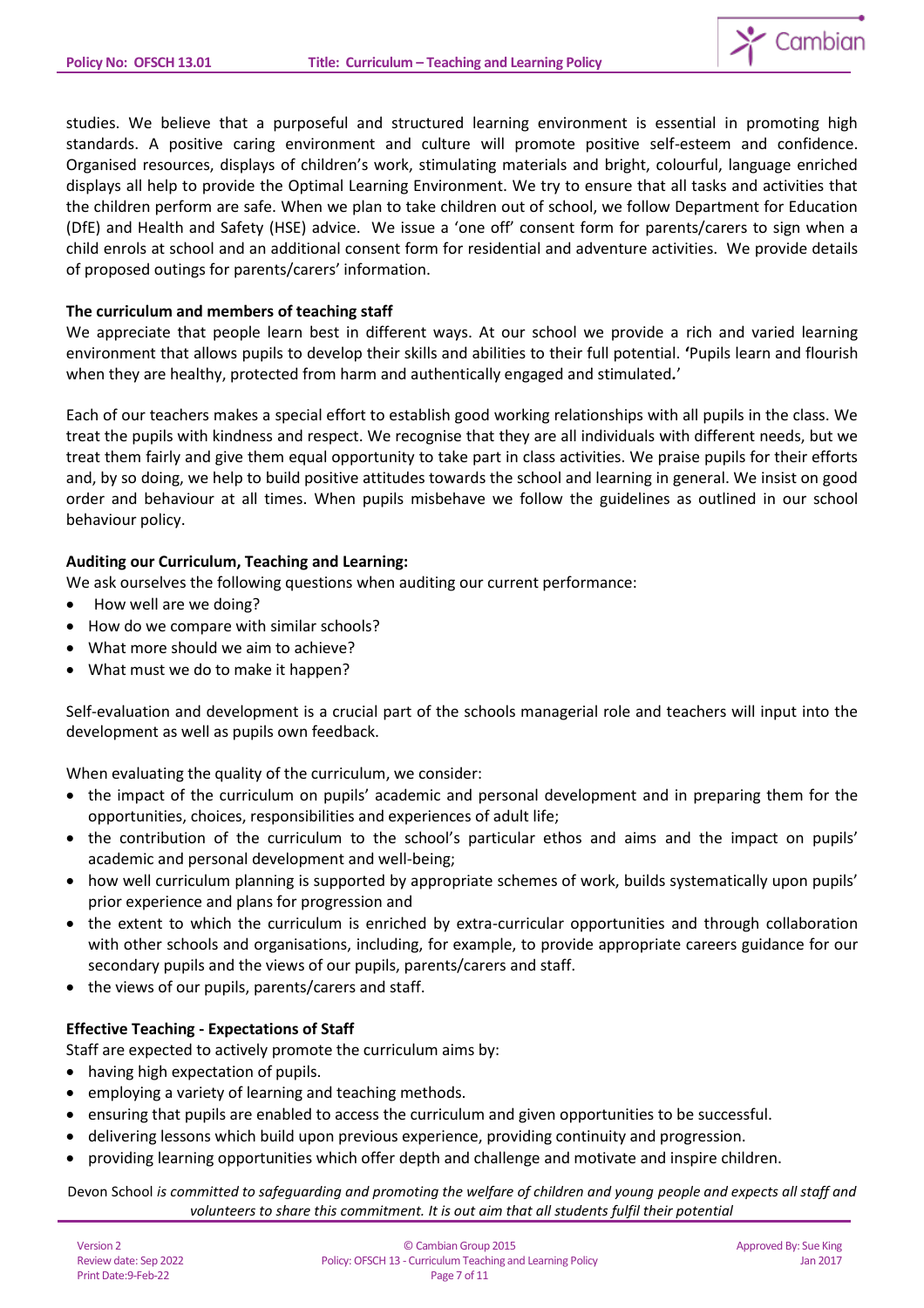

- developing pupils' skills to become independent learners.
- encouraging, reward and value achievement and effort, both formally and informally, through praise in the learning environment and our reward system
- working in partnership with children, staff and parents/carers to achieve shared goals.
- keeping parents/carers regularly and fully informed about the progress and achievements of their children through reports and parents' evenings.

The Headteacher carries out book appraisals, whereby books are checked for consistency of marking and being up to date. Planning appraisals are carried out by Headteacher who check planning is up to date and evaluated. All teachers are observed working with classes at least twice per year, and Newly Qualified Teachers (NQTs) are observed each half term. The criteria that we use have been agreed by all teachers, and are part of our teaching and learning policy. The teacher and the observer follow the observation with a discussion. The observer notes the strengths and areas for development, and gives a copy of this information to the teacher. The Headteacher uses the information gained from this monitoring process to help identify common development points which can be addressed in the school's training programme for continuing professional development.

Direct observation **must** be supplemented by a range of other evidence to enable inspectors to evaluate the impact that teaching has had on pupils' learning. Such additional evidence should include:

- observing some lessons jointly with senior staff before discussing them also with the teacher who has been observed;
- discussing with pupils the work they have done and their experience of teaching and learning over longer periods;
- discussing teaching and learning with staff;
- taking account of the views of pupils, parents/carers
- taking account of the school's own evaluations of the quality of teaching and its impact on learning and
- scrutinising the standard of pupils' work, noting:
	- o how well and frequently marking and assessment are used to help pupils to improve their learning
	- o the level of challenge provided.

## **Effective learning**

We acknowledge that people learn in many different ways, and respond best to different types of input (visual, auditory and kinaesthetic); we must therefore deliver teaching in different ways to address the needs of all our learners. Our Schemes of Work are designed to bring the curriculum to life and are interpreted creatively by teachers to inspire and challenge pupils. We ensure the best possible environment for learning by developing a positive atmosphere in which pupils feel safe and feel they belong, in which they enjoy being challenged, but in which they enjoy learning, and know that they will succeed (because they know the challenge will have been set at the right level). We provide small class sizes which ensure that each pupil's individual strengths, talents and aptitudes are nurtured and developed. All teaching is structured to maximise learning opportunities and lessons are planned in accordance with the following principles:

- the teaching should build on previous learning;
- the teacher should explain the learning objectives, and why the lesson is important;
- it should allow pupils to see the links within learning;
- the lesson should be presented in a range of styles;
- it should allow opportunities for the pupils to build up their own understanding through various activities;
- it should allow opportunities for the pupils to review what has been learnt;

Devon School *is committed to safeguarding and promoting the welfare of children and young people and expects all staff and volunteers to share this commitment. It is out aim that all students fulfil their potential*

| <b>Version 2</b>      |  |
|-----------------------|--|
| Review date: Sep 2022 |  |
| Print Date: 9-Feb-22  |  |

 $\sum$  Cambian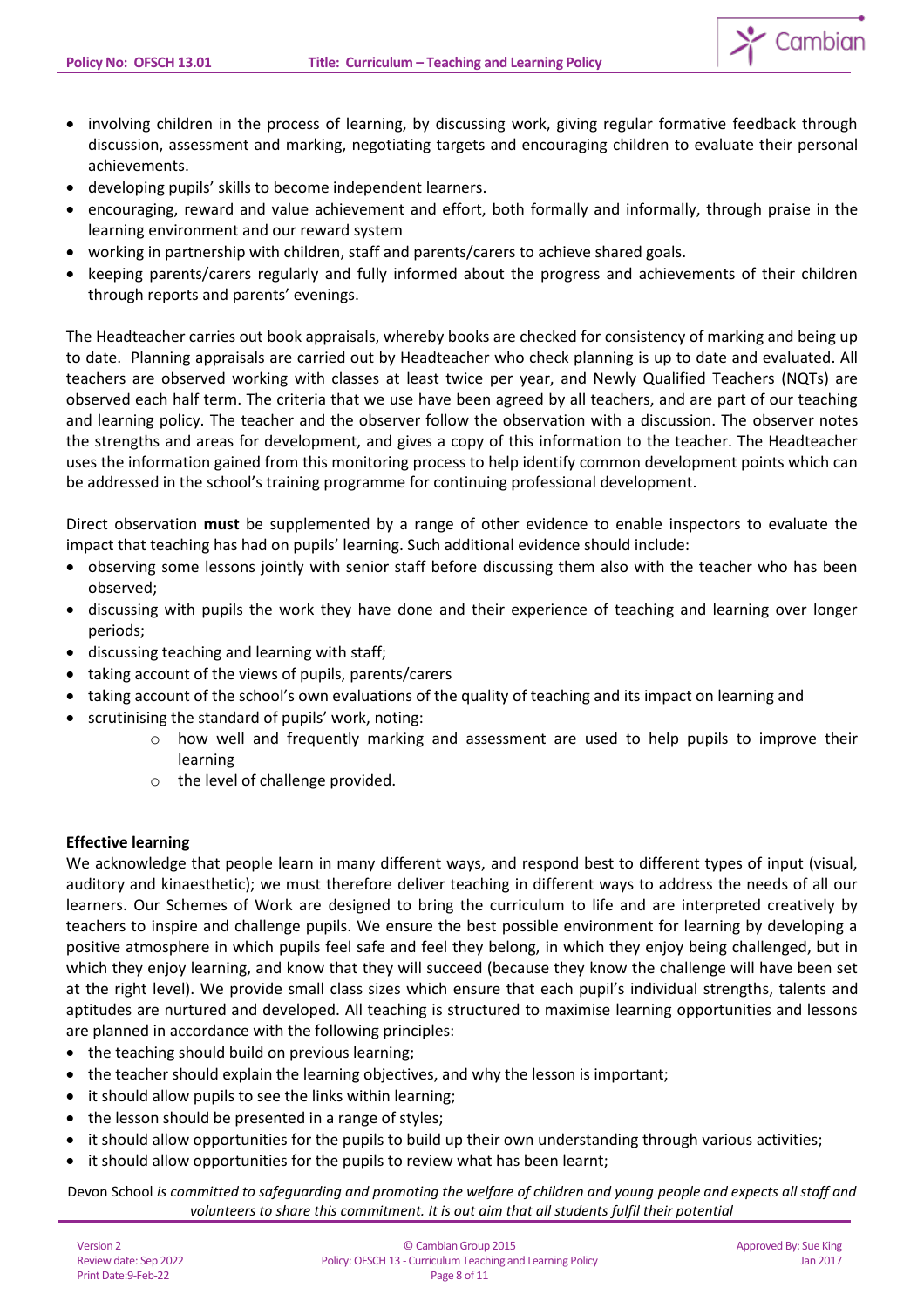

- it should have built-in opportunities for feedback to the pupils, celebrating success and reviewing learning strategies;
- the teaching should indicate what the next step in the learning will be.

We encourage pupils to take responsibility for their own learning, to be involved as far as possible in reviewing the way they learn, and to reflect on how they learn – what helps them learn and what makes it difficult for them to learn. Assessment and marking are an integral part of the teaching and learning process.

## **Children with Additional and Special Educational Needs and Disabilities (SEND): The curriculum and the work of the Teaching and Learning personnel**

Our curriculum is designed to provide access and opportunity for all children. If we think it necessary to adapt the curriculum to meet the needs of individual children, then we do so only after parents/carers have been consulted.

The school provides an Individual Educational Plan (IEP) for each child. This sets out the nature of the special need, and outlines how the school will aim to address the need. It also sets out targets for improvement, so that we can review and monitor the progress of each child at regular intervals. Where a pupil has an EHCP, the SENCO liaises with the child's teachers to ensure that the education he or she receives fulfils its requirements and participates fully in the annual review.

## **English as an Additional Language (EAL)**

We are committed to providing Pupils with the necessary support and teaching who require English as an additional language. To this end there is a policy in place and established practices implemented by the school.

### **Learning outside the classroom - Educational visits/off-site activities**

Integral to our curriculum is a wide range of educational experiences that extend beyond the classroom door. The Devon School curriculum offers a series of educational journeys that deepen the pupils' understanding of the world around them, including farm and forest school. Trips extend pupils' knowledge of past and present.. Our experience is that pupils forge strong bonds of friendship during the trips, and their respect for one another grows as a result of sharing the experiences.

#### **Enrichment opportunities**

All pupils have the opportunity to develop existing interests and nurture new ones through a variety of enrichment activities, which operate in school as part of the curriculum. These reflect the talents and interests of the staff and pupils. We ensure that all tasks and activities that the pupils perform are safe. When we plan to take pupils out of school, we follow a strict set of procedures to ensure safety: the venue is visited, risk assessments are completed, and various permissions are obtained. Parents/carers are informed, and their permission obtained before the visit takes place if it sits outside of our blanket consent. Learning assistants and other adult helpers are deployed as effectively as possible. Sometimes they work with individual Pupils and sometimes they work with small groups.

## **Careers guidance - please also refer to our** *vocational policy*

Devon School *is committed to safeguarding and promoting the welfare of children and young people and expects all staff and*  Pupils at Devon School are supported in their preparation for formal examinations at various stages of their education. They receive specific support in Life Skills and PSHE lessons that includes guidance on revision technique, making notes, examination technique and management of stress. Pupils are encouraged to learn about their own academic strengths and weaknesses and the type of learning method that best suits them as an individual. Whilst we do not specifically instigate careers advice until Year 8, we provide opportunities for pupils to understand the world of work and the promotion of their economic wellbeing. There are talks from professionals in various fields as well as visits to places of employment and manufacture. Through visiting speakers, pupils receive motivational and inspirational guidance that will help them in their current and future

*volunteers to share this commitment. It is out aim that all students fulfil their potential*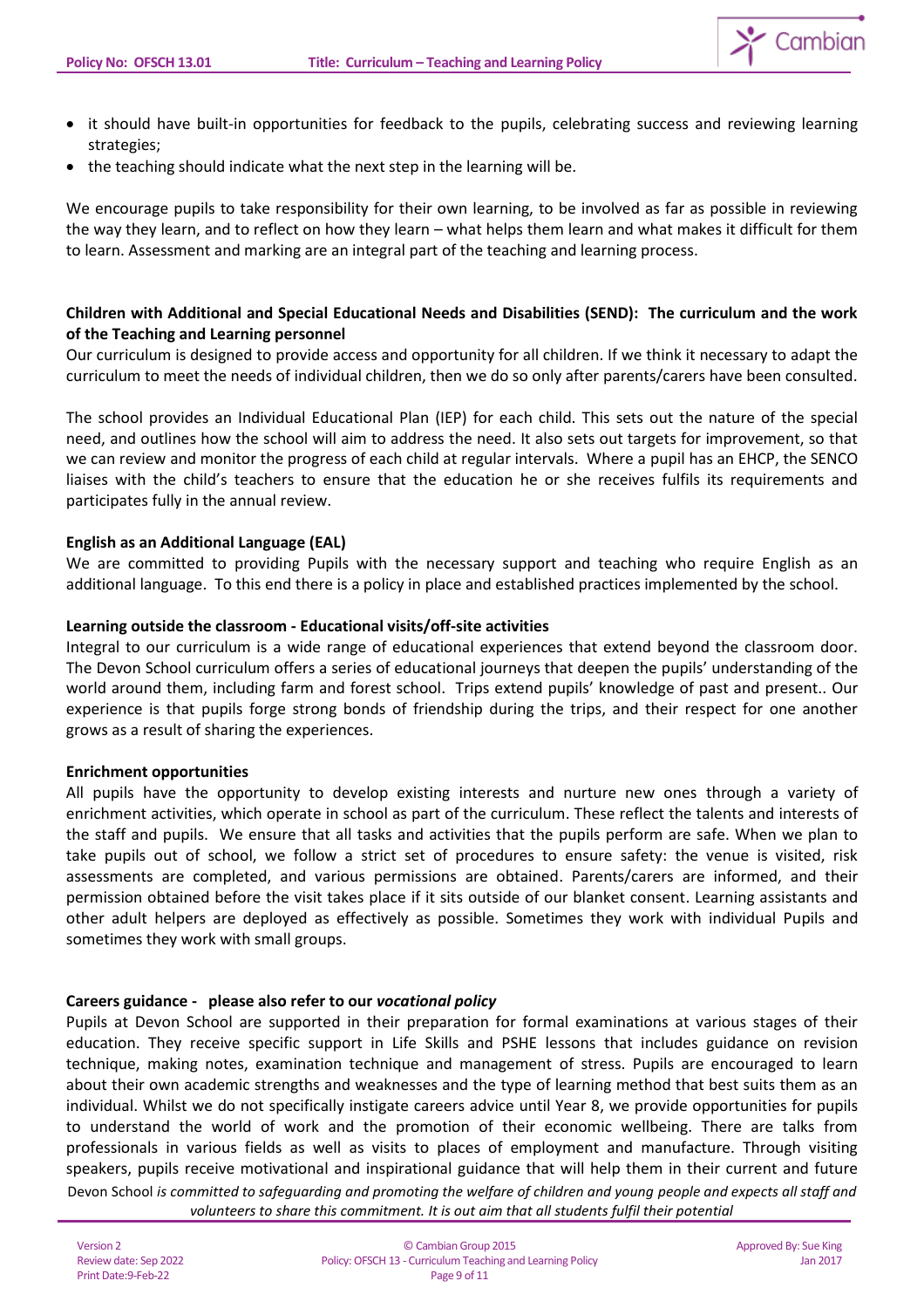

endeavours. Pupils receive interview training at the appropriate stage. These are a few of the ways in which pupils are prepared for the future beyond Devon School. Devon School offers a careers guidance service, provided by Carers South West, to support pupils with their future choices.

## **Communication with parents/carers**

We believe that parents/carers and guardians have a fundamental role to play in helping pupils to learn. We do all we can to inform parents/carers and guardians about what and how their children are learning by:

- holding meetings with parents/carers to explain our school strategies;
- sending information to parents/carers at the start of each term in which we outline the topics that the pupils will be studying during that term at school;
- sending regular reports to parents/carers in which we explain the progress made by each child and indicate how the child can improve further;
- explaining to parents/carers how they can support their pupils with homework. We suggest support for older pupils with their projects and investigative work;
- posting information on the parents/carers and public pages of the school website;
- being available we have an open-door policy;
- strong lines of communication with parents/carers living overseas.

We believe that parents/carers have the responsibility to support their Pupils and the school in implementing school policies. We would like parents/carers to:

- ensure that their child has the best attendance and punctuality record possible;
- do their best to keep their child healthy and fit to attend school;
- inform school if there are matters outside of school that are likely to affect a child's performance or behaviour at school;
- promote a positive attitude towards school, staff and learning in general.

## **Concerns and complaints**

Parents/carers who have concerns about any aspect of the curriculum should discuss these with the Headteacher. The School has a Complaints Procedure in place, which is on the website or available from Reception at the school.

## **Subjects Offered at Devon School**

Pupils follow a broad curriculum at all 'Key Stages', enabling them to acquire skills in thinking, speaking and listening, literacy and numeracy and gain experience in scientific, technological, social, physical, and aesthetic and creative education.

## **KS2 (7-11 years, Yrs 3 - 6 inc.)**

All pupils study the core subjects English, Mathematics and Science. All pupils have a bespoke timetable including foundation subjects such as: Geography, History, Art, Music, Design and Technology, Physical Education, Religious Education and Personal, Social, Health and Citizenship Education. There is wide range of alternate curriculum related activities through set projects and cross curricular learning.

## **Key Stage 3 (11-14 years, Yrs 7-9 incl.)**

All pupils will study the same curriculum as in KS2. Pupils from Key Stage 3 onwards will also have access to E-Safety tutorials, Domestic Abuse/Arrange Marriage workshops and access workshops with Drug, Alcohol and Sexual Health Workers.

## **Key Stage 4 (14-16 years, Yrs 10 & 11)**